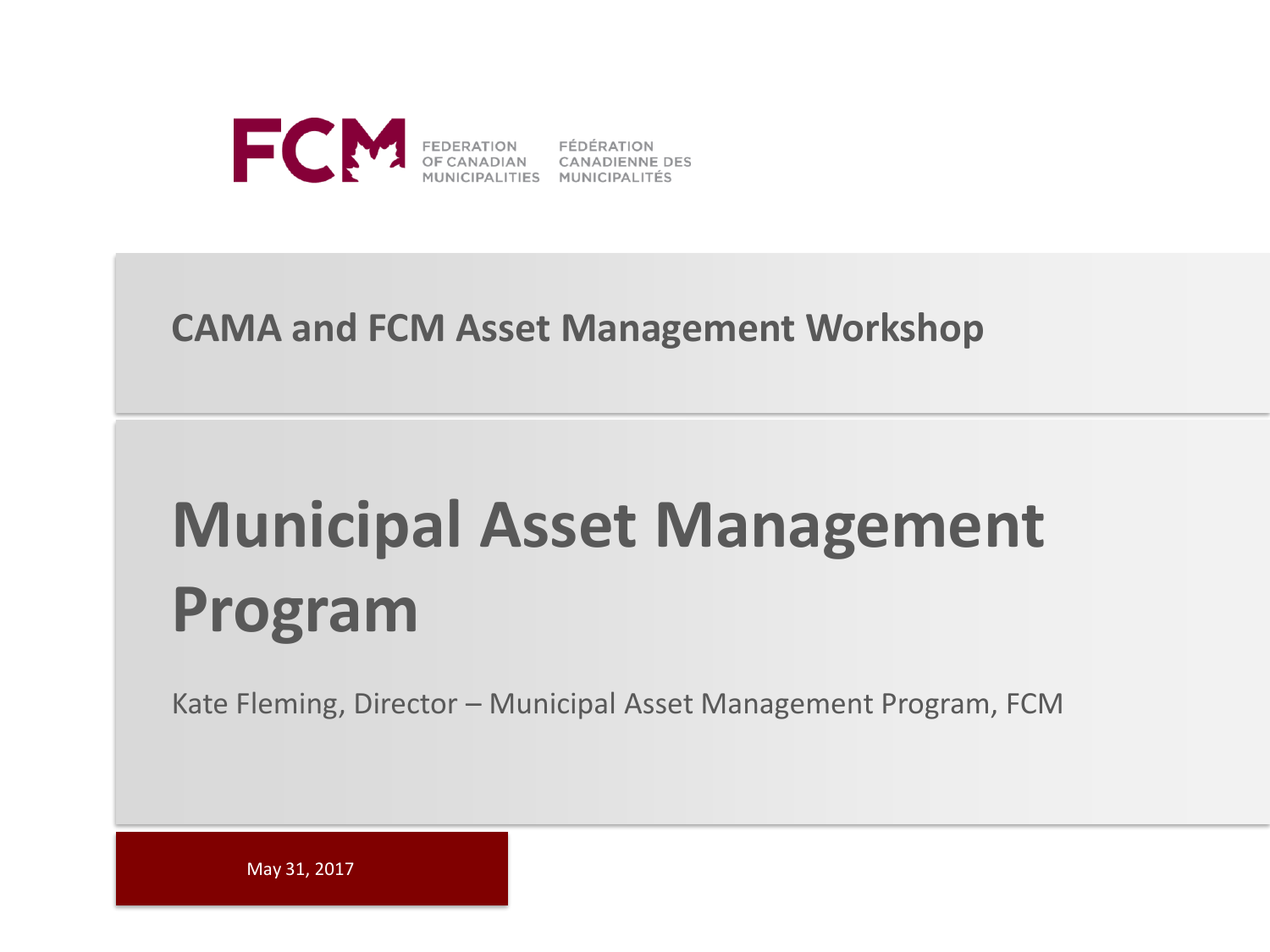**Over the next 15 minutes…**

- 1. Big Picture
- 2. What is MAMP?
- 3. How will MAMP be delivered?
- 4. What does it mean for you?
- 5. How do you access more information?



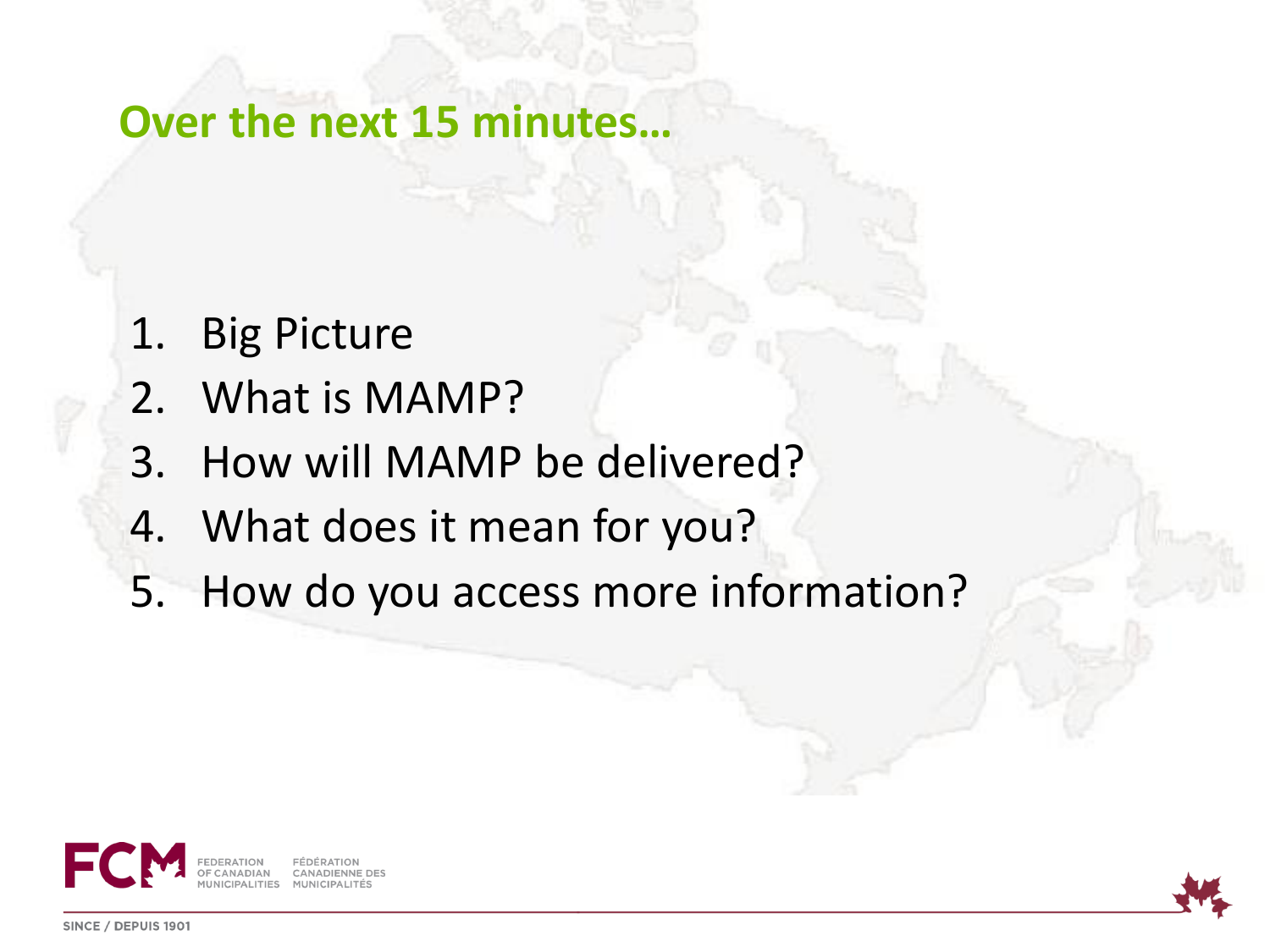# **Current State of Public Infrastructure**

1/3 of our municipal infrastructure is in fair, poor or very poor condition, increasing the risk of service disruption.

Roads, municipal buildings, sport and recreation facilities and public transit are the asset classes most in need of attention.

Majority of rates, fees & taxes do not cover the full cost of providing essential services.

Canadian Infrastructure Report Card (CIRC), 2016, <http://canadianinfrastructure.ca/>



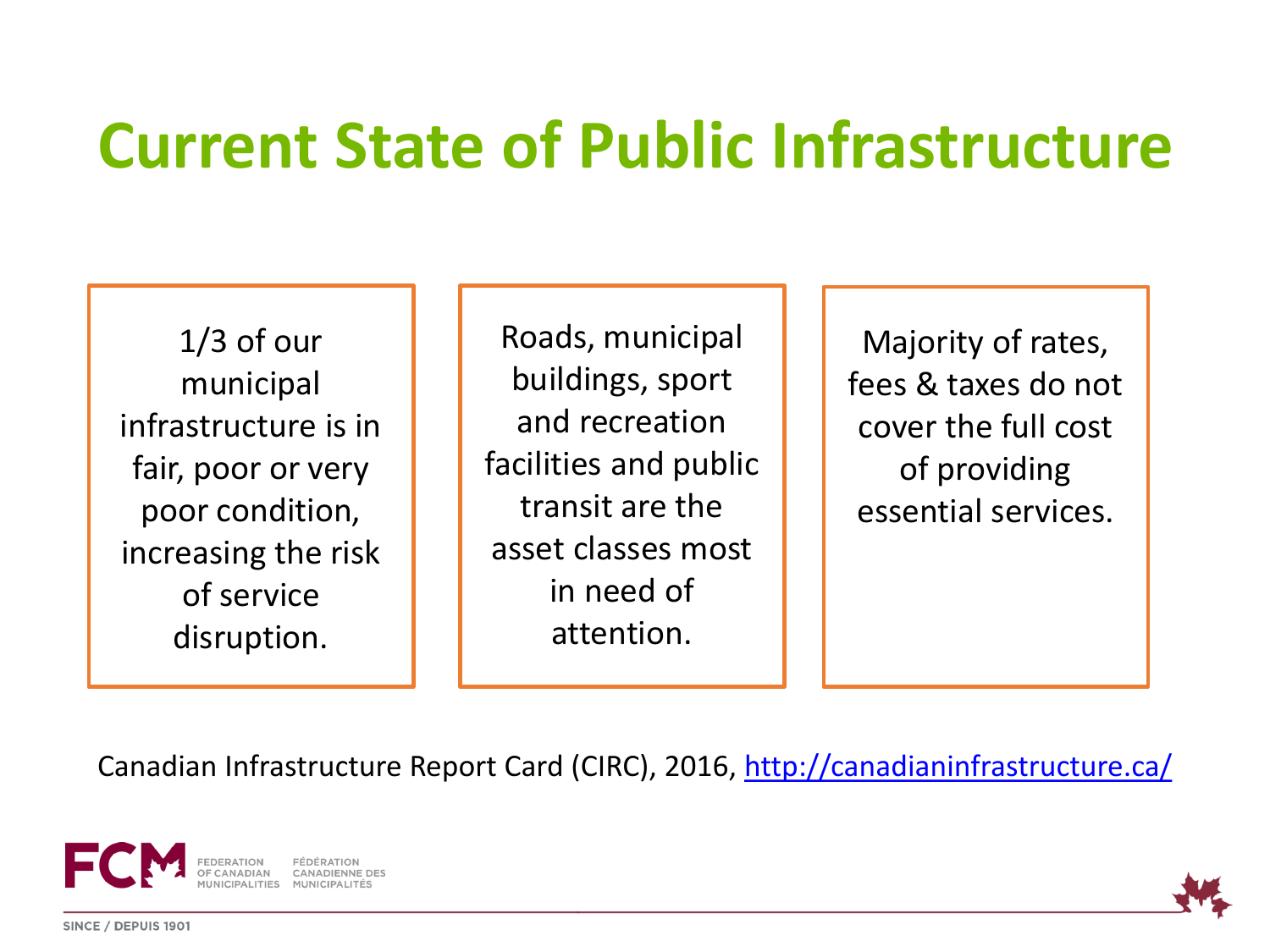# **Asset management = supporting good decisions**

**Making GOOD Understand Making Space 100 Decisions** 

# **Understand Constrained Costs and Financing**

\*Figure adapted from *Building Community Resilience Through Asset Management* with permission from Alberta Municipal Affairs and the Consulting Engineers of Alberta.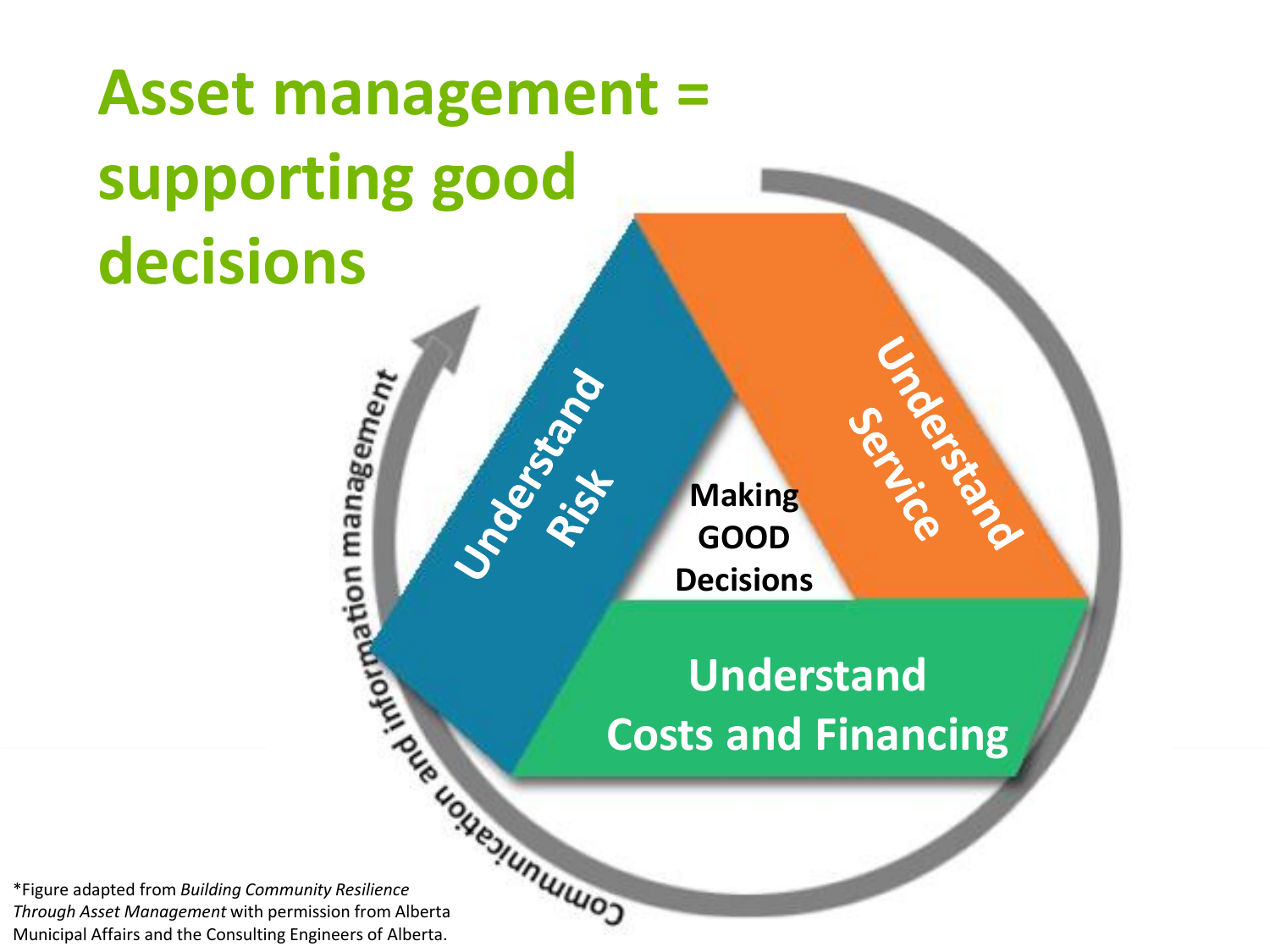# **Partnering for MAMP success**

**Total Municipalities (3,657)**



SINCE / DEPUIS 1901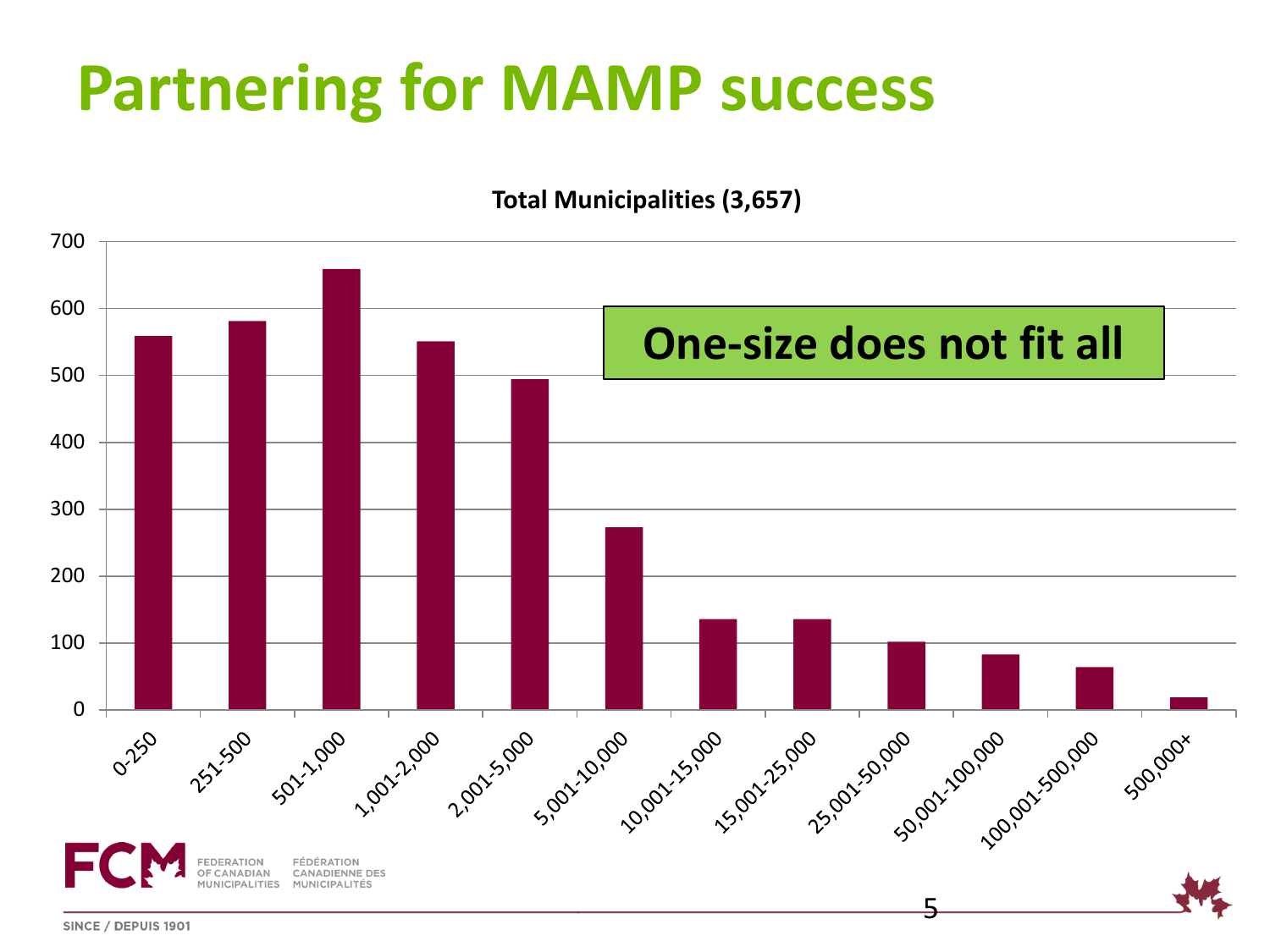## **Municipal Asset Management Program Pillars**



SINCE / DEPUIS 1901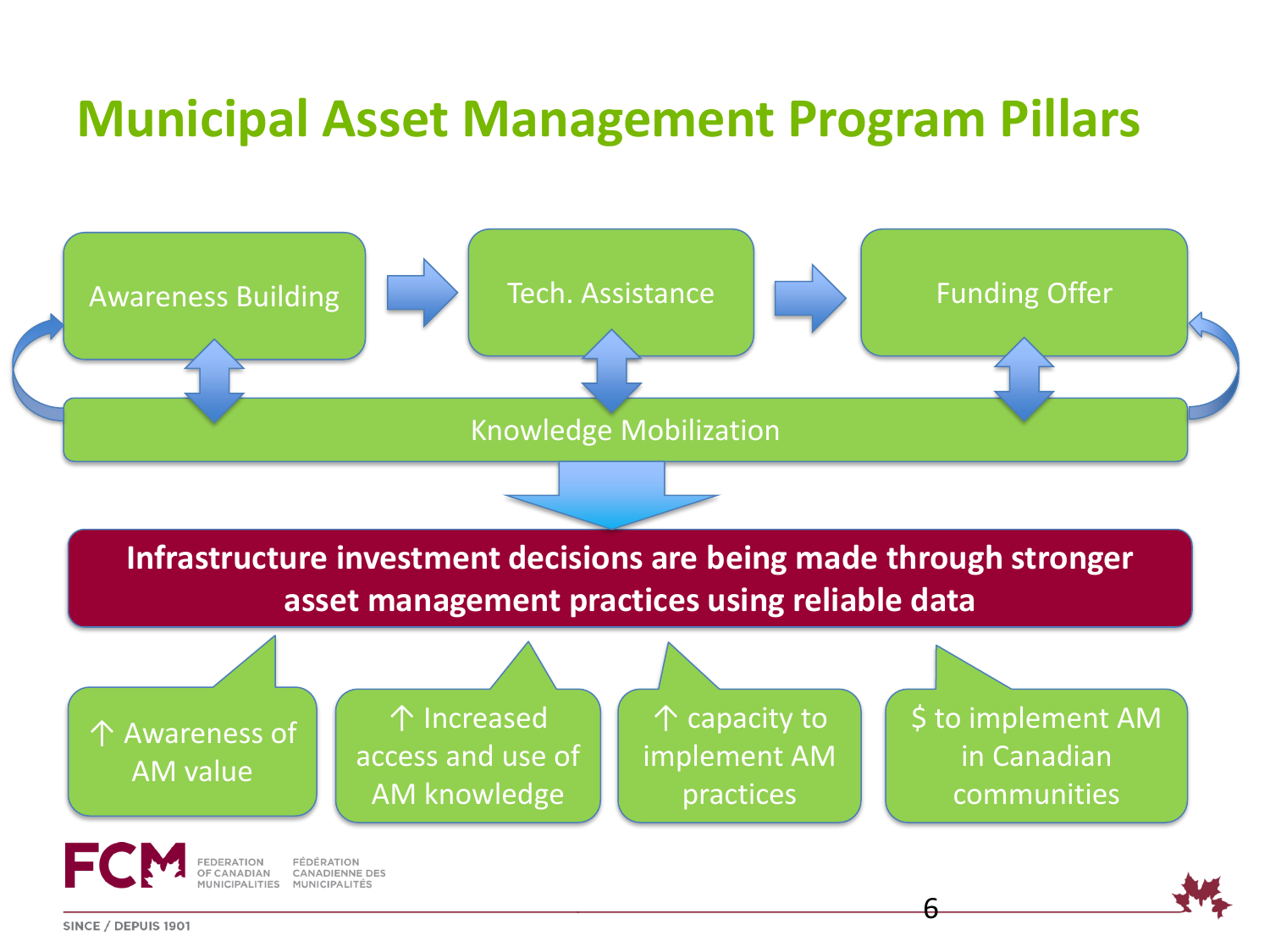# **Available funding**

- Eligible activities
	- Needs and risks assessments; plans, strategies, policies; data collection, improvement to reporting; training for staff and elected officials; organizational development
	- Open application process
- Funding amounts: 80% of eligible project costs, max: \$50,000
- Self-assessment tool to benchmark progress

**Visit our website at fcm.ca/assetmanagementfunding**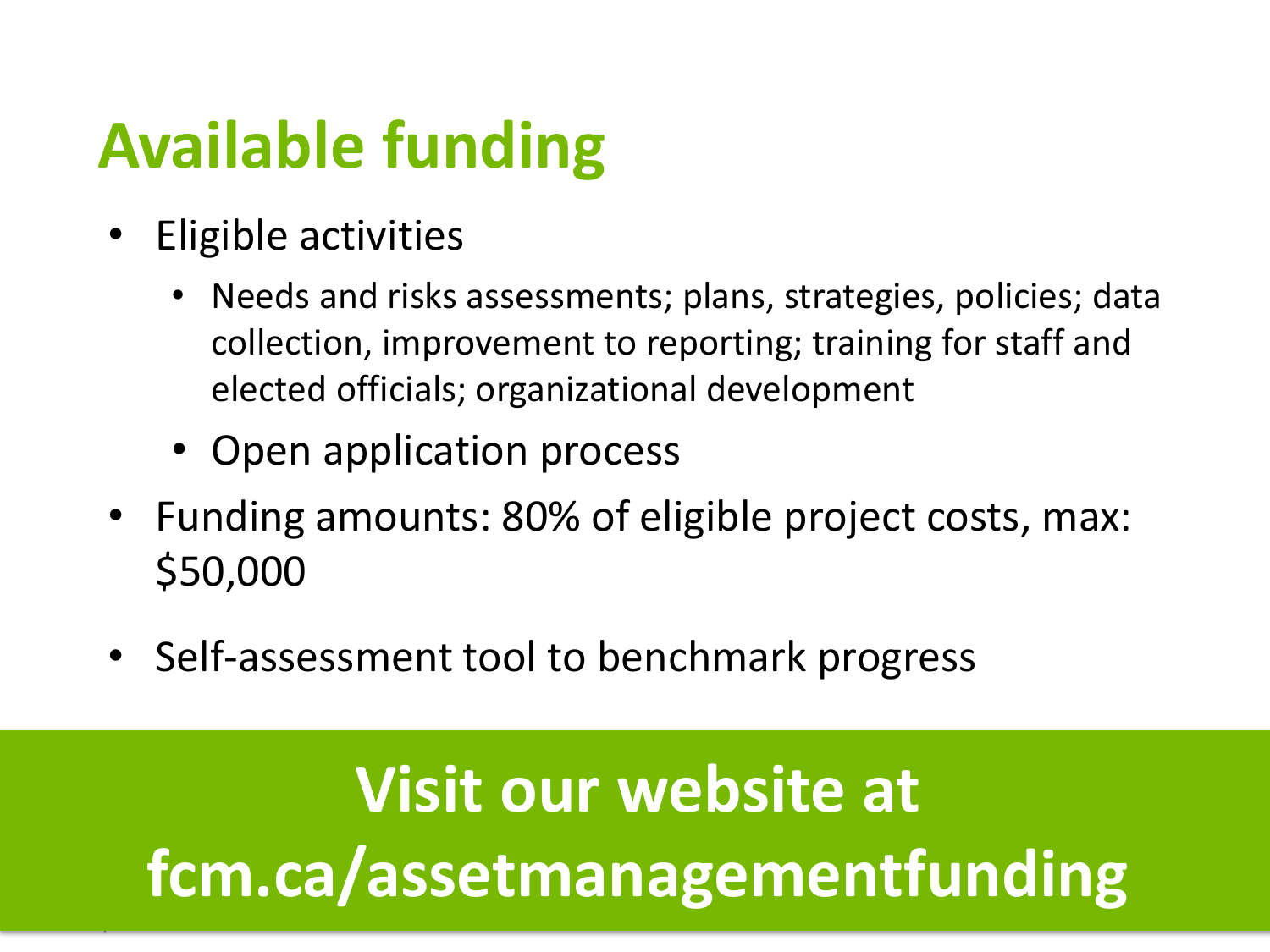### **Working Together to build AM Capacity across Canada**

- Training opportunities delivered with our strong network of partners like CAMA
	- Fall 2017: Awareness building and basic technical assistance
	- 2018: Group learning program
- Elected Officials and CAOs WANTED!
	- Finding Champions to spread the word
	- June 1: CAMA-FCM workshop "*Capacity building for transformative infrastructure investments*"
	- June 2: FCM Annual Conference workshop "*Municipal Asset Management: Why and How to Make it a Priority*"



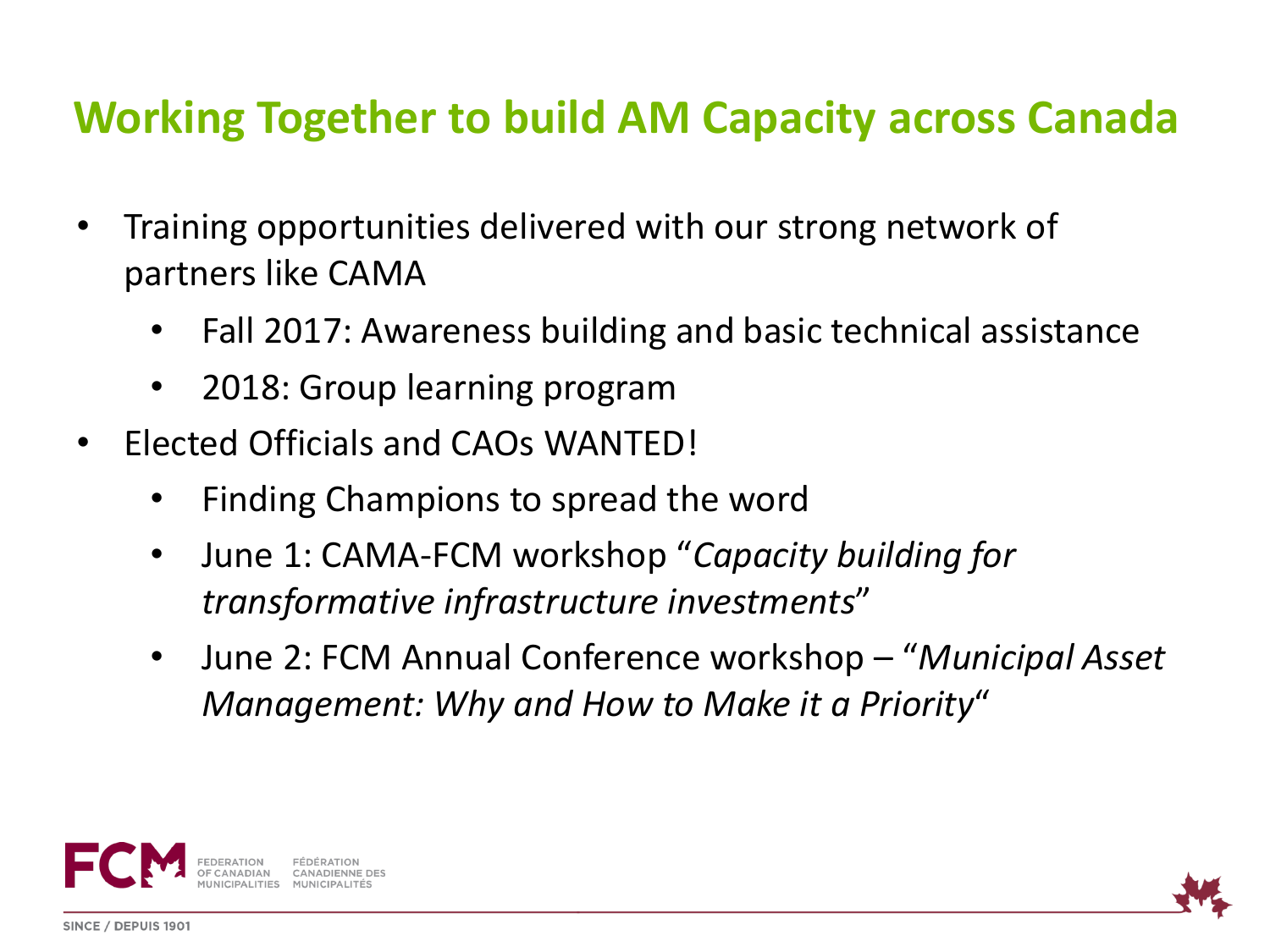# **Next Steps**

- How can you benefit from these programs? Talk to CAMA!
- Stay in touch subscribe to the FCM Green email updates
	- <fcm.ca/fcmgreen>
- Visit our websites:
	- fcm.ca/assetmanagementfunding
	- fcm.ca/climatefunding
	- fcm.ca/pcp
	- fcm.ca/gmf
- Contact our Program Officer at:
	- [programs@fcm.ca](mailto:programs@fcm.ca) or 1-877-997-9926